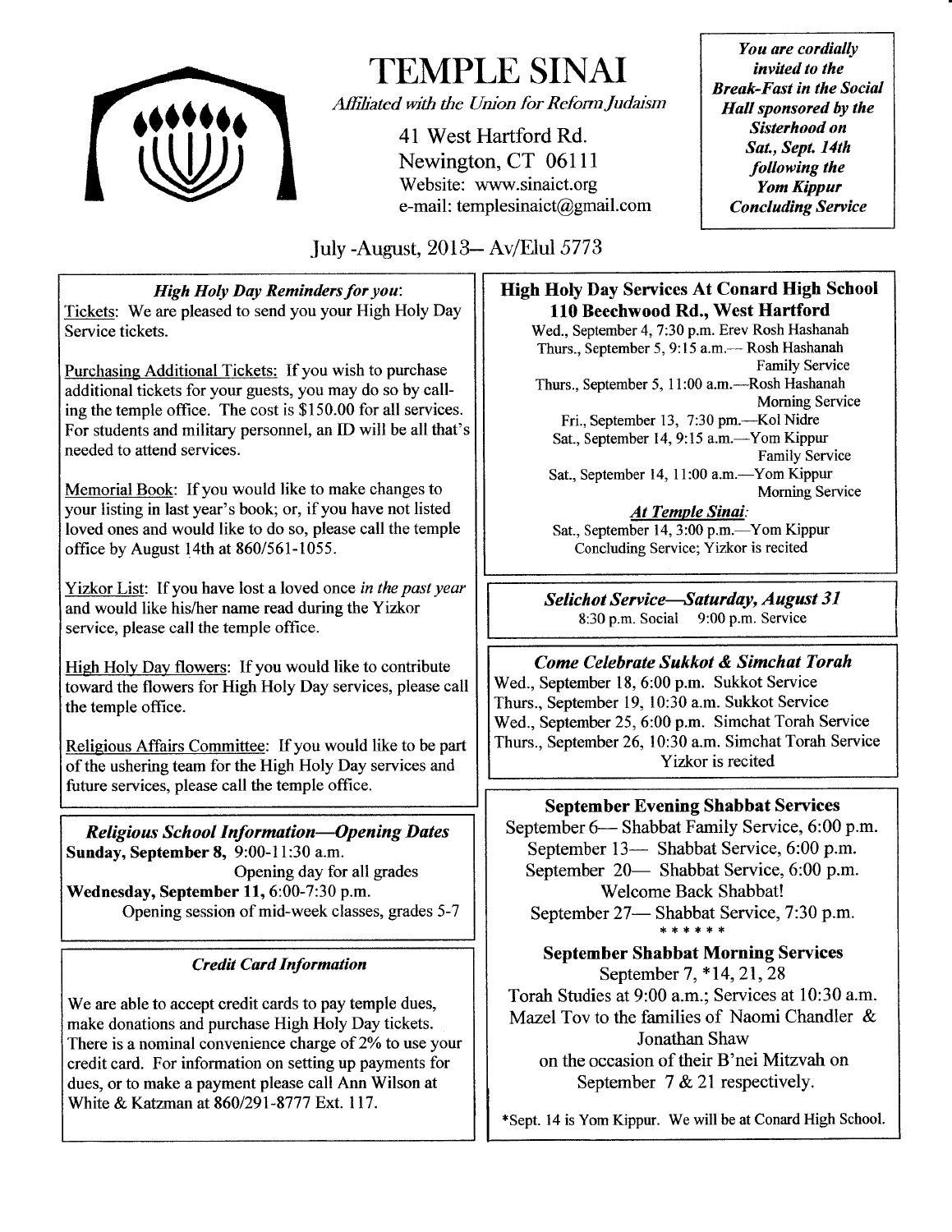# Donations

| <b>Rabbi's Discretionary Fund</b>                             | <b>Yahrzeit Fund (Cont.)</b>                                  |
|---------------------------------------------------------------|---------------------------------------------------------------|
| *In memory of Paul Scheinblum, by Cheryl &                    | *In memory of Fay Sturm, Samuel Lebovitz & Jacob Snitman,     |
| Peter Scheinblum.                                             | by Joyce & Myron Sturm.                                       |
| *In memory of Irving Hott, by Estha Blackman.                 | *In memory of Sidney Rosenkrantz, by Ted, Vicki, Michael,     |
| *In appreciation, by Jeri Turkowitz.                          | April & Adam Rosenkrantz.                                     |
| *Happy 70th birthday to Lonnie Scheinblum, by Cheryl &        | *In memory of Florence Dansky, by Linda Feivelson.            |
|                                                               | *In memory of Goldie Gilman, by Florence & Stuart Schwartz.   |
| Peter Scheinblum.                                             | *In memory of Edward Prager, by Janet Dunn.                   |
| *In honor of Rabbi Bennett's support during Lillie's prepara- | *In memory of Morris Jacobs, by Lynn Rosenthal,               |
| tion to become a Bat Mitzvah, by Amy & David Pinette.         | Nikki Schanzer & family.                                      |
|                                                               | *In memory of Yetta Zeldner, by Ron & Beverly Zeldner.        |
| <b>Yahrzeit Fund</b>                                          | *In memory of Meyer & Charlotte Zuckerman, by                 |
| *In memory of Eva Stern, by Susan & Ira Scheinerman.          | Ellen Zuckerman Stephens & Laurie Zuckerman Miner.            |
| *In memory of Esther Nepon, by Bonnie & Carmen Redd.          | *In memory of Gussie Lang & Eva Katz, by Estelle Gonsalves.   |
| *In memory of Thelma Rothberg, by Ellen Rothberg.             |                                                               |
| *In memory of Max Kaminsky, by Rebecca Kaminsky.              |                                                               |
| *In memory of Joseph Finkelstein, by                          | <b>Religious &amp; Spiritual Affairs Fund</b>                 |
| Mr. & Mrs. Robert Lerman.                                     | *In honor of the birth of Domenic Kurt Israel, by             |
| *In memory of Barbara Miller Saxe, by Rita & Arnie Miller.    | Carol Benjamin.                                               |
| *In memory of Max & Mildred Greenberg, by Sheila &            | *In honor of Cantor Donna Gordon for her support during       |
| Jim Feeman.                                                   | Lillie's preparation to become a Bat Mitzvah, by              |
| *In memory of Betty Schless, by Ricki & Michael Schless.      | Amy & David Pinette.                                          |
| *In memory of George Rosenberg, by Barri Marks.               |                                                               |
|                                                               | <b>Social Action Fund</b>                                     |
| *In memory of Gerald Marcus, by Michael Marcus.               | *Get well wishes for a speedy recovery to William Cohn, by    |
| *In memory of Irma Fox, by Michele & David Griffith &         | Marsha & Barry Goldstein.                                     |
| family.                                                       | *In honor of the marriage of Matt Scheinerman to              |
| *In memory of Robert Buganski, by Terri, Rachel &             | Naomi Hammermesh, by Esther & Saul Spigel.                    |
| Molly Buganski.                                               |                                                               |
| *In memory of Nora Elizabeth Leeback, by Barbara &            | *In memory of Bernard Jacobson, by Beth Laites.               |
| Murray Katz.                                                  | *In memory of Israel Levine, by Ina Neiman.                   |
| *In memory of Regina Wineburgh, by Helene Wineburgh.          |                                                               |
| *In memory of Moe Handler, by Marlene & Leo Brodsky.          | <b>Adult Education Fund</b>                                   |
| *In memory of Norman Katz, by Maureen Dickman Katz.           | *In memory of Bernice Birnbaum, by Rita & Arnie Miller.       |
| *In memory of Solomon Greenblatt, by Cynthia &                | *In honor of Michael Bennett's engagement to Kelly, by        |
| Howard Greenblatt.                                            | Rita & Arnie Miller.                                          |
| *In memory of George Ide, by Gary Ide & Paul Kraselsky &      | *In memory of Bernard Jacobson, by Rita & Arnie Miller.       |
| Shirley Ide.                                                  | *In honor of Joyce Sturm for all she does for Temple Sinai    |
| *In memory of Franklin Blazar, by Jim & Nancy Blazar.         | families, by Amy & David Pinette.                             |
| *In memory of Beatrice Cohen, by Frances & Alan Cohen.        |                                                               |
| *In memory of Rhea Nassau, by Steven & Lauren Nassau.         | <b>Youth Programs &amp; Religious School Fund</b>             |
| *In memory of Doris Cadish, by Marvin Catler.                 | *In memory of Ruth Abramowitz, Gilbert Pinette, Hilda Mintz,  |
| *In memory of Jeanne Glater, Lillian Schlosberg & Roberta     | by Amy, David, Eliza & Lillie Pinette.                        |
| Sandberg, by Ed & Priscilla Shore.                            |                                                               |
| *In memory of Stanley Altman, by Jayne, Dayna, Daniel Clark   | <b>Library Fund</b>                                           |
| & Stacie Altman.                                              | *In memory of Lila Zuckerman, by Eunice Gordon & family.      |
| *In memory of Jeanette Kamins, by Sandra & Paul Later.        |                                                               |
| *In memory of Jack Nash, by Michele & Robert Cone.            |                                                               |
| *In memory of Morris Stone, by Bea Priola.                    | <b>Mishkan Tefilah</b>                                        |
|                                                               | *In memory of Shirley Markus, by Carol Benjamin.              |
| *In memory of Edythe Thal, Mary Silva & Joseph Silva, by      |                                                               |
| Eleanor Benson & Stephen Thal.                                | <b>General Fund</b>                                           |
| *In memory of Ruth Abramowitz and Hilda Mintz, by             | *In memory of Shirley Markus, by Naomi Levenson.              |
| Joan Skydel.                                                  | *In memory of Joyce Rosenkrantz, by The Donald LaChance       |
| *In memory of Sarah Wolf, by Ellen & Mark Bramson.            | Family.                                                       |
| *In memory of Abraham Brightman, by Bunny & Zal Bass.         | *In honor of the Bar Mitzvah of Sidney LaFontaine, by Cathi & |
| *In memory of Hyman Glazer, by Harry Glazer.                  | George Rimalower.                                             |
| *In memory of Dorothy Sherry, by Alane Sherry Wolkoff,        | <b>Tree of Life</b>                                           |
| Les Wolkoff & family.                                         | *In honor of Irene Fishman receiving the Shem Tov Award from  |
| *In memory of Leah Abramhoff, by Eunice Gordon.               | Beth El Synagogue, Southbury, CT by Eunice Gordon & family.   |
|                                                               |                                                               |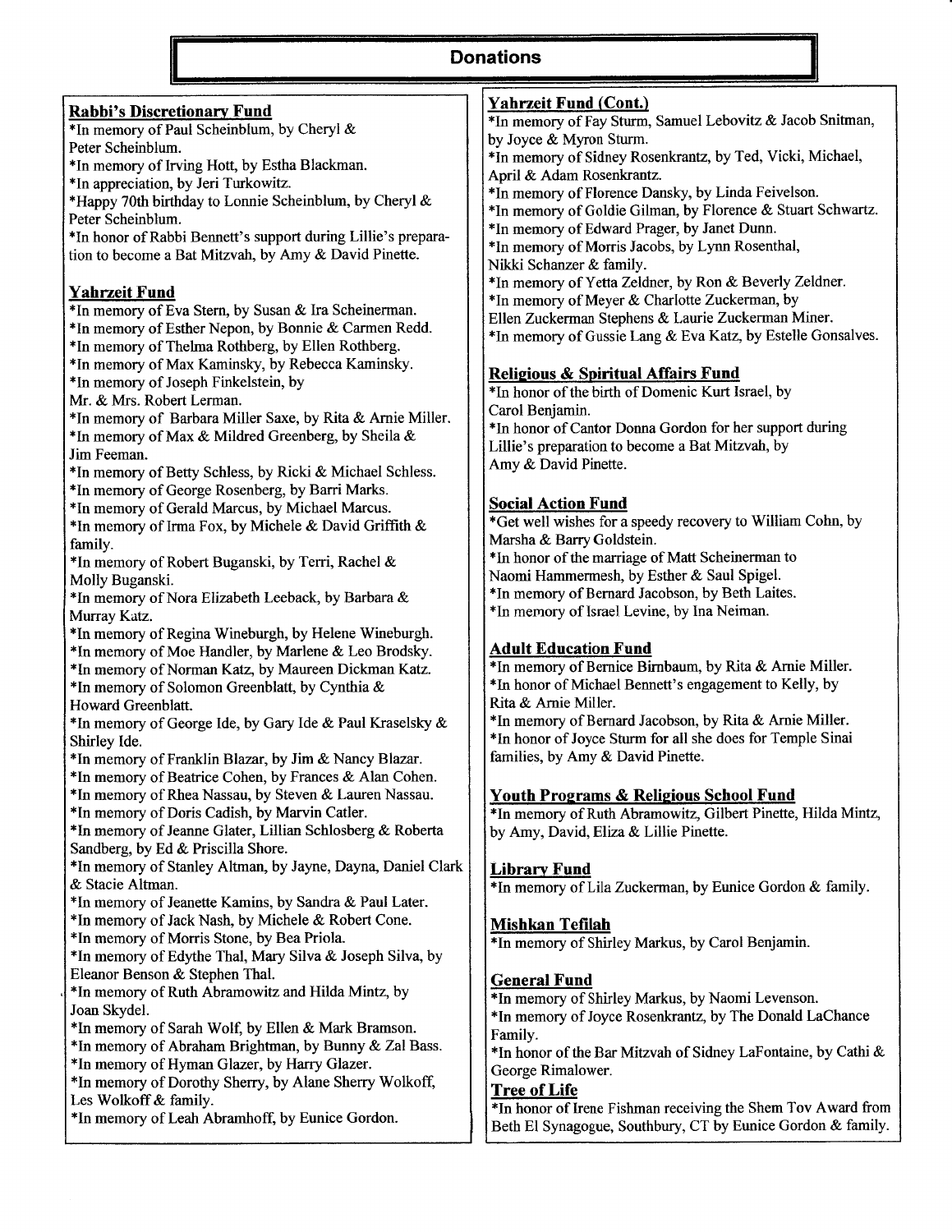# Sisterhood Tributes

#### Sisterhood Tributes:

To: Barney Miller, best wishes for a speedy recovery from: Eunice Gordon

Naomi Levenson & Marv Bachner

To: Connie Rudy, best wishes for a speedy recovery from: Carol Kolp

Naomi Levenson & Marv Bachner

To: Eunice Gordon, in honor of your special birthday, from Carol Kolp.

To: Arline & Harvey Seltzer, mazeltov on your granddaughter Rachel's wedding, from:

Lucille Portner Marlena & Wally Masur Blanche Moskowitz

To: Dr. & Mrs. William Mitro, in honor of your recent wedding, from Sue Austin.

To: Bea Priola, in memory of your husband, John, from Vicki & Ted Rosenkrantz & family.

#### How to send Sisterhood Tributes:

Tributes are a great way to recognize someone special. They are available at a cost of \$5.00 each. Golden Book tributes are inscribed at a cost of \$15 for  $1/4$  page; \$30 for a  $1/2$  page; and \$60 for a full page. To send a tribute or make a Golden Book recognition, call Blanche Moskowitz at 860/666-8832. Sisterhood appreciates every tribute and Golden Book donation you send. They after mailed promptly after your request.

#### Muzel Tov to:

\*Michele & David Griffrth, on the birth of their granddaughter, Isla Rose Giammatteo on April 4,2013. \*Pat & JeffIsrael on the birth of their grandson,

Dominic Kurt Israel on May 2,2013.

\*Yuliya & Jonathan Moss on the birth of their daughter,

Caroline Hannah Yanover Moss on June 7, 2013.

\*Karen Blank & Bernardo Brande on their marriage on their June 8, 2013.

\*Esther & Saul Spigel on Ben's eaming his Ph.D. in economic geography from the University of Toronto and serving in the Chancellor's fellowship at the University of Edinburgh in Scotland.

\*Betty Poster & Sue Fullwood on the marriage of their daughter, Jessica to Andrew Woodman on June 2,2013.

\*Karen & David Scheinerman on the marriage of their son, Matt to Naomi Hamermesh on June 23,2013.

\*Aaron & Cafina Reich on their marriage on June 29,2013.

-r

-rr

CONDOLENCES FROM THE CONGREGATION TO THE FAMILIES OF: Joyce Rosenkrantz (mother of Ted Rosenkrantz) William Kleinman (father of Debra Kleinman-Downey) Peter Alexander (cousin of Ken Speyer) Arlene Kaller

William Michael Glazer (son of Harry Glazer) **Lillian Rosenblatt (wife of Everett Rosenblatt)** Gertrude Kass (mother of Maxanne Kass/

#### Tree of Life and Memorial Plaque Orders

Honor a loved one by purchasing a leaf for our Tree of Life. A Memorial Plaque may be ordered to memorialize a loved one. Costs are:

Tree of Life: \$200.00 Memorial Plaque: \$500.00 Delivery time: Approximately 8-10 weeks for a memorial plaque and 4 weeks for a leaf for the Tree of Life. Place an order by calling the Temple office at 860/561-1055 or Email: templeshaict@gmail..com

#### Volunteers Needed!

\*Ken Speyer is our Annual Yom Kippur Food Drive chairperson from our Social Action Committee. The Yom Kippur Food Drive is for the benefit of Food Share. Many member volunteers are needed to help distribute grocery bags at the close of Rosh HaShana services; collect food in the shopping carts on Yom Kippur Day (before all services); help load the truck among other tasks. If you would iike to heip with this worthy project (great for families!), call Ken at 860/229-1075. \*Amy Pinette is Chair of the Religious Affairs Committee. Volunteers are needed for ushering for High Holy Days and for Shabbat Services. Please call Amy if you would like to volunteer with the Religious Affairs Committee. She can be reached at: 860/521-6991.

## Todah Rabah to:

\*Marion Hunter for assisting in mailing the annual meeting and Circle of Giving letters.

\*Cynthia  $&$  Ron Naiman for their special help in mid-July.

\*To all the wonderful volunteers who assisted with the High Holy Day mailing in late July. (Names to appear in the September bulletin.)

rl

| Kaddish/Yahrzeit Information-to update your records<br>Please return this form to the Temple Office, 41 West Hartford Rd., Newington, CT 06111<br>Your name(s) (please print): |                          |  |
|--------------------------------------------------------------------------------------------------------------------------------------------------------------------------------|--------------------------|--|
| Name of loved one:                                                                                                                                                             | Name of loved one:       |  |
| Relationship to you:                                                                                                                                                           | Relationship to you:     |  |
| (English) Date of Death:                                                                                                                                                       | (English) Date of Death: |  |
| Notification by: English Date (English Date Netw Date Notification by: English Date                                                                                            | <b>Hebrew Date</b>       |  |
| (check one)                                                                                                                                                                    | (check one)              |  |
| To order a Memorial Plaque in memory of your loved one(3) call Joyce at the Temple Office, 860/561-1055.                                                                       |                          |  |

-r -r

r --r